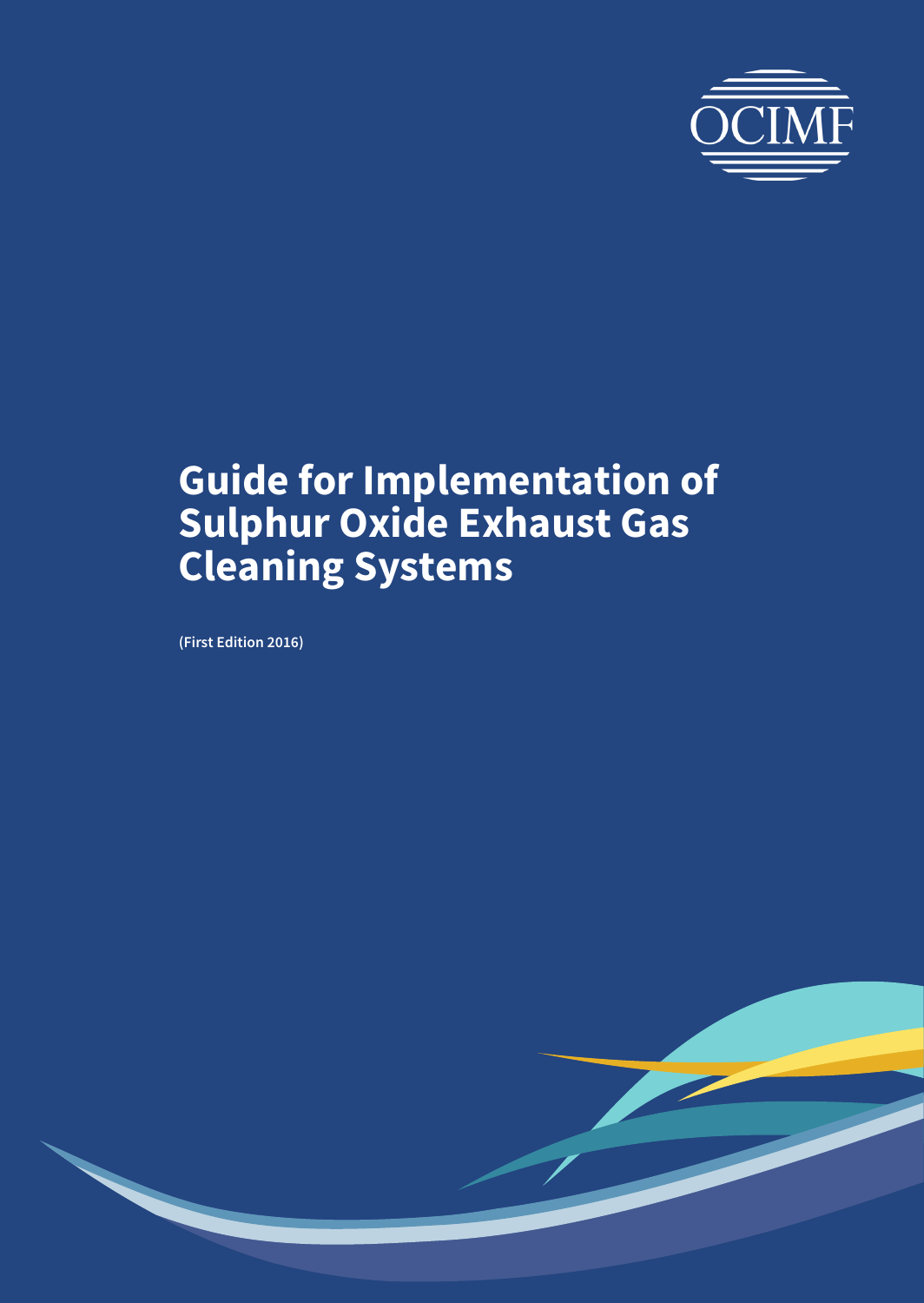#### Issued by the

#### **Oil Companies International Marine Forum**

29 Queen Anne's Gate London SW1H 9BU England Telephone: +44 (0)20 7654 1200 Fax: +44 (0)20 7654 1205

Email [enquiries@ocimf.org](mailto:enquiries@ocimf.org)

#### **[www.ocimf.org](http://www.ocimf.org)**

**First Edition 2016** © Oil Companies International Marine Forum

#### **The Oil Companies International Marine Forum (OCIMF)**

is a voluntary association of oil companies having an interest in the shipment and terminalling of crude oil and oil products. OCIMF is organised to represent its membership before, and consult with, the International Maritime Organization (IMO) and other government bodies on matters relating to the shipment and terminalling of crude oil and oil products, including marine pollution and safety.

#### **Terms of Use**

While the advice given in this information paper ("Paper") has been developed using the best information currently available, it is intended purely as guidance to be used at the user's own risk. No responsibility is accepted by the Oil Companies International Marine Forum ("OCIMF"), the membership of OCIMF or by any person, firm, corporation or organization (who or which has been in any way concerned with the furnishing of information or data, the compilation or any translation, publishing or supply of the Paper) for the accuracy of any information or advice given in the Paper or any omission from the Paper or for any consequence whatsoever resulting directly or indirectly from compliance with, or adoption of or reliance on guidance contained in the Paper even if caused by a failure to exercise reasonable care.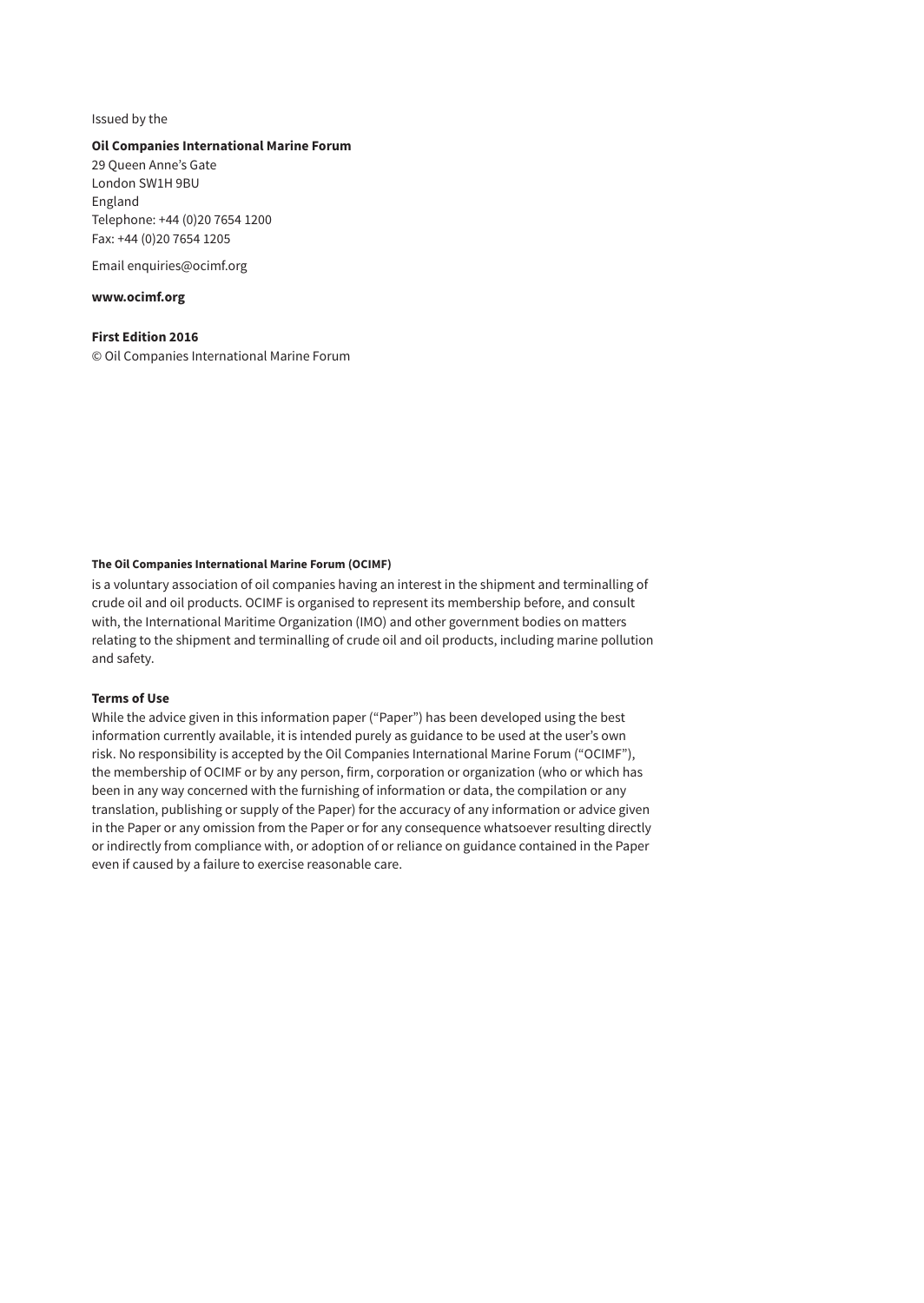# **CONTENTS**

| Abbreviations<br>Bibliography and additional recommended reading |                                                          | <b>iii</b><br>iv |
|------------------------------------------------------------------|----------------------------------------------------------|------------------|
| 1                                                                | Introduction                                             | 1                |
| $\overline{\mathbf{2}}$                                          | Mandatory International Maritime Organization guidelines | $\mathbf{2}$     |
| 3                                                                | Local legislation considerations                         | 5                |
| 4                                                                | SO <sub>x</sub> exhaust gas cleaning systems             | 6                |
| 4.1                                                              | Exhaust gas scrubber units                               | 6                |
| 4.2                                                              | Types of exhaust gas cleaning systems                    | 7                |
| 5                                                                | Considerations                                           | 8                |
| 5.1                                                              | Materials and corrosion                                  | 8                |
| 5.2                                                              | Bypasses and back pressure                               | 8                |
| 5.3                                                              | Compatibility                                            | 8                |
| 5.4                                                              | Electrical loads                                         | 9                |
| 5.5                                                              | Installation                                             | 9                |
| 5.6                                                              | Safety and crew training                                 | 9                |
| 5.7                                                              | Cost                                                     | 10               |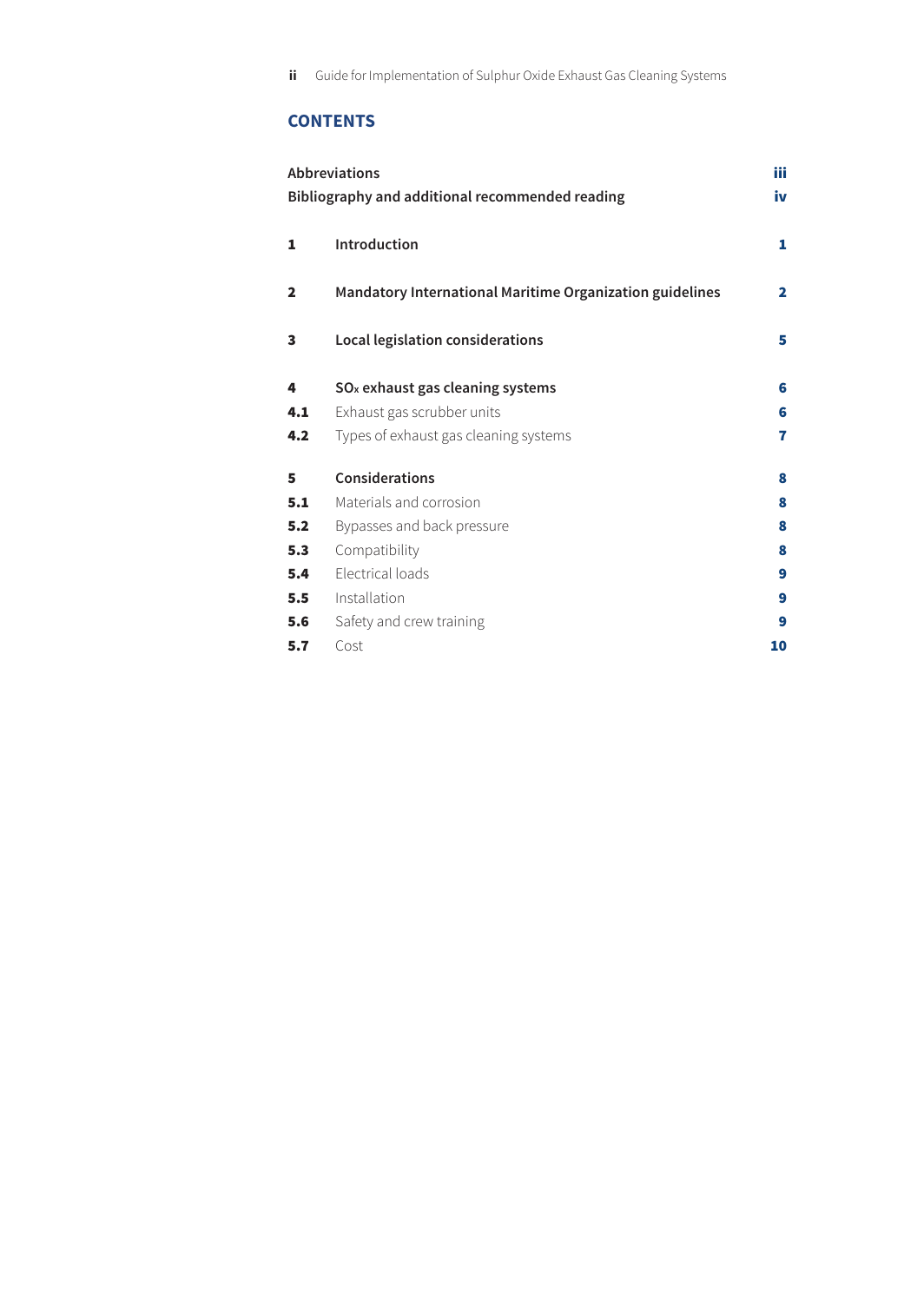# **Abbreviations**

| CO <sub>2</sub>       | Carbon Dioxide                                   |
|-----------------------|--------------------------------------------------|
| EGCS                  | Exhaust Gas Cleaning System/s                    |
| <b>FCA</b>            | <b>Emission Control Area</b>                     |
| ETM-A                 | <b>EGCS Technical Manual - Scheme A</b>          |
| ETM-B                 | EGCS Technical Manual - Scheme B                 |
| <b>GRE</b>            | <b>Glass Reinforced Epoxy</b>                    |
| <b>GRP</b>            | <b>Glass Reinforced Plastic</b>                  |
| <b>IMO</b>            | International Maritime Organization              |
| <b>MEPC</b>           | Marine Environment Protection Committee          |
| <b>NO<sub>x</sub></b> | Nitrogen Oxides                                  |
| <b>OMM</b>            | <b>On-board Monitoring Manual</b>                |
| <b>PAH</b>            | Polycyclic Aromatic Hydrocarbon                  |
| <b>PPE</b>            | Personal Protective Equipment                    |
| <b>SDS</b>            | Safety Data Sheet                                |
| <b>SECC</b>           | SO <sub>x</sub> Emissions Compliance Certificate |
| <b>SECP</b>           | SO <sub>x</sub> Emissions Compliance Plan        |
| SO <sub>x</sub>       | Sulphur Oxide                                    |
| SO <sub>2</sub>       | Sulphur Dioxide                                  |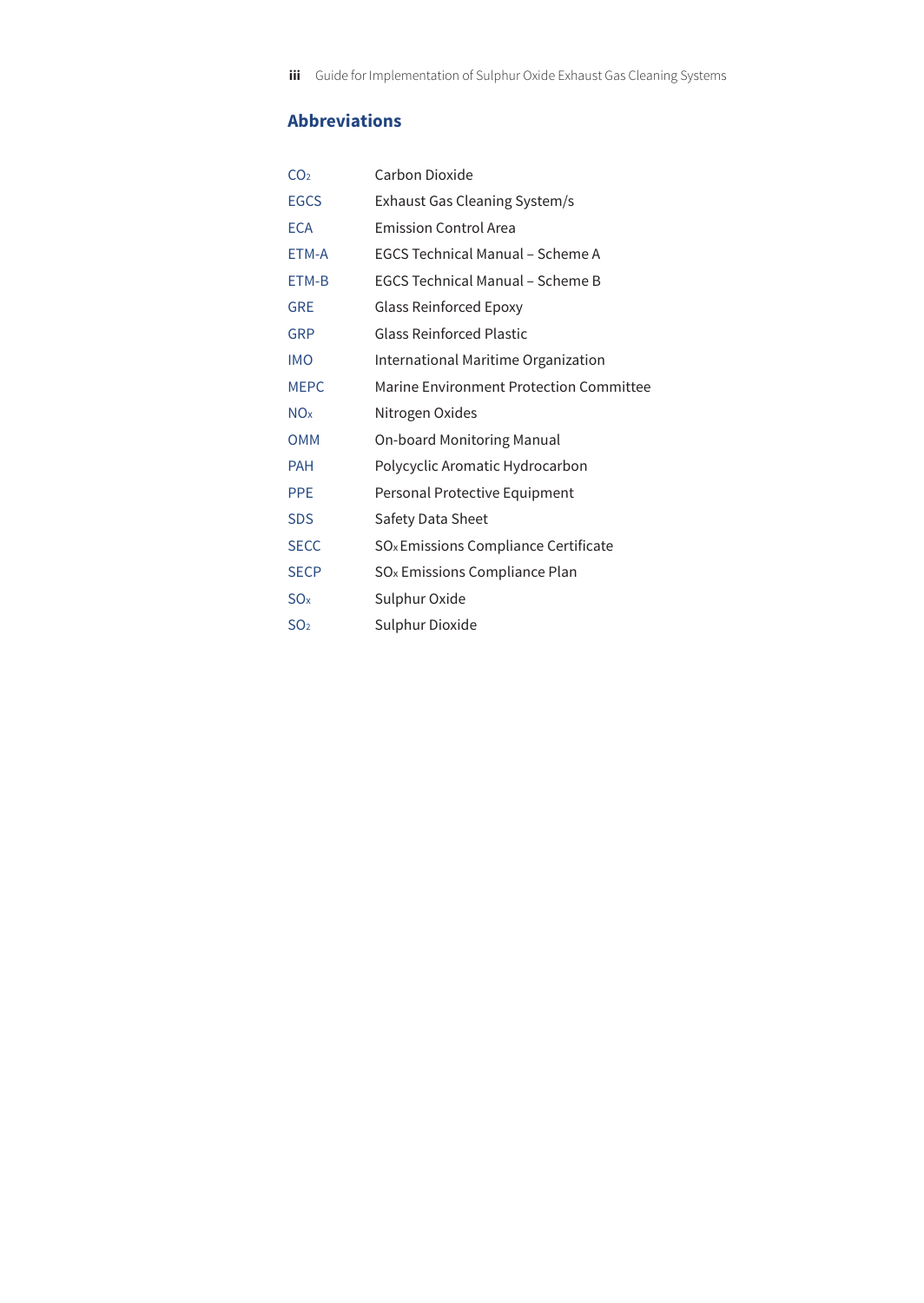## <span id="page-4-0"></span>**Bibliography**

ABS. (2013). *Exhaust Gas Scrubber Systems*. [ww2.eagle.org/content/dam/eagle/publications/2013/Scrubber\\_Advisory.pdf](http://ww2.eagle.org/content/dam/eagle/publications/2013/Scrubber_Advisory.pdf)

Andreasen, A., & Mayer, S. (2005). *Use of Seawater Scrubbing for SO2 Removal from Marine Engine Gas*. Copenhagen: MAN Diesel A/S.

Hield, P. (2011). *The Effect of Back Pressures on the Operation of a Diesel Engine.* Australian Government Department of Defence.

#### **Additional recommended reading on local legislation considerations**

*Impacts of Scrubbers on the Environmental Situation in Ports and Coastal Waters*, TEXTE 65/2015, Umwelt Bundesamt. [www.umweltbundesamt.de/sites/default/files/medien/378/publikationen/](http://www.umweltbundesamt.de/sites/default/files/medien/378/publikationen/texte_65_2915_impacts_of_scubbers_on_the_envoronmental_situation_in_ports_and_coastal_waters.pdf) [texte\\_65\\_2915\\_impacts\\_of\\_scubbers\\_on\\_the\\_envoronmental\\_situation\\_in\\_ports\\_and\\_](http://www.umweltbundesamt.de/sites/default/files/medien/378/publikationen/texte_65_2915_impacts_of_scubbers_on_the_envoronmental_situation_in_ports_and_coastal_waters.pdf) [coastal\\_waters.pdf](http://www.umweltbundesamt.de/sites/default/files/medien/378/publikationen/texte_65_2915_impacts_of_scubbers_on_the_envoronmental_situation_in_ports_and_coastal_waters.pdf)

*Scrubbers – An Economic and Ecological Assessment*, Delft, CE Delft, March 2015 [www.cedelft.eu/publicatie/scrubbers](http://www.cedelft.eu/publicatie/scrubbers)\_-\_an\_economic\_and\_ecological\_ assessment/1618

*Assessment of Possible Impacts of Scrubber Water Discharges on the Marine Environment*, Environmental Project No. 1431, 2012, Danish Ministry of the Environment [www2.mst.dk/Udgiv/publications/2012/06/978-87-92903-30-3.pdf](http://www2.mst.dk/Udgiv/publications/2012/06/978-87-92903-30-3.pdf)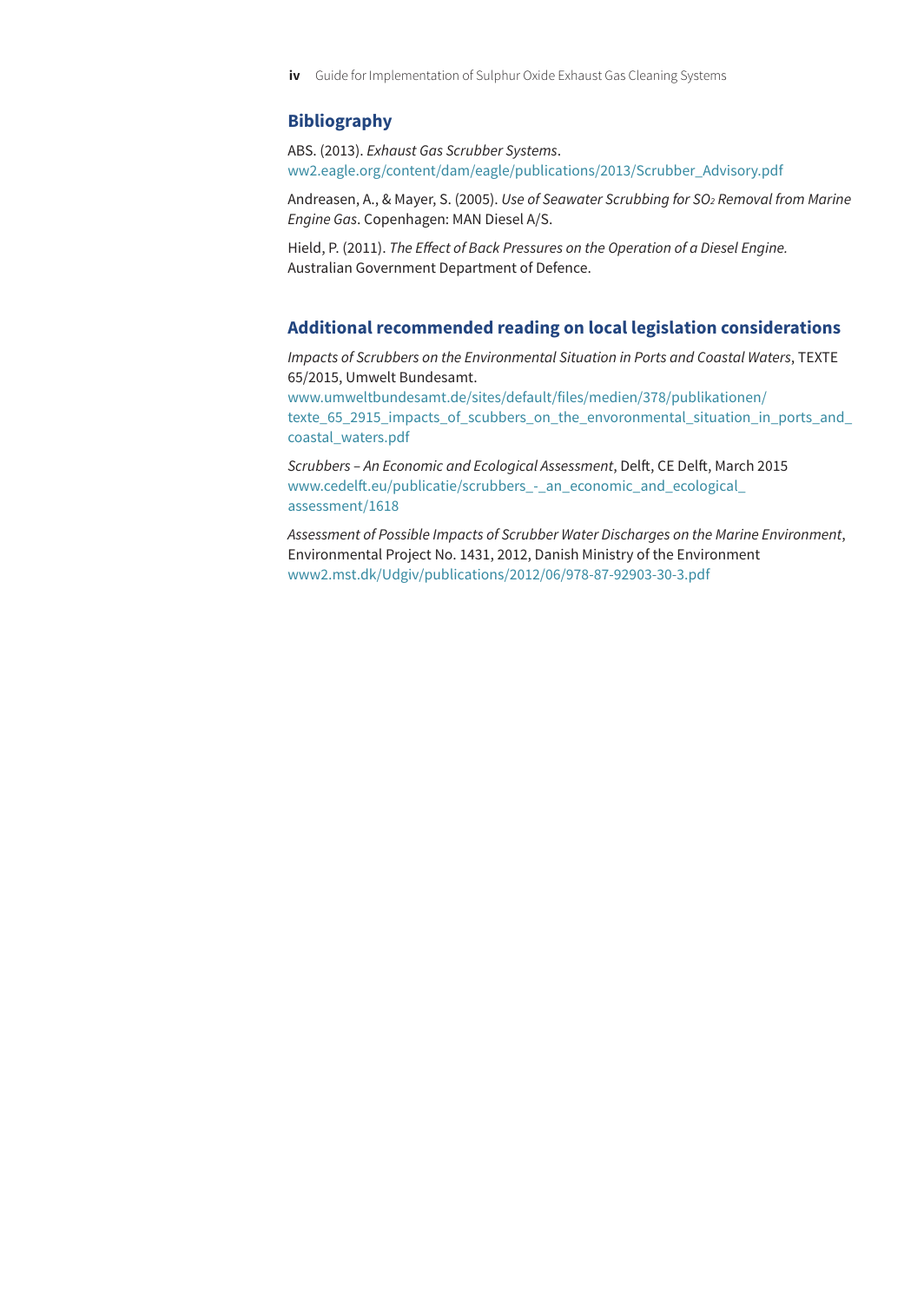# **1 Introduction**

Sulphur oxide (SOx) Exhaust Gas Cleaning Systems (EGCS) are principally used to remove sulphur dioxide (SO2) from air emissions associated with exhaust gases that are inherent with the relatively high sulphur content of marine fuels. EGCS can also remove particulate matter (such as ash and heavy metals) and unburnt hydrocarbon liquids from exhaust gas. EGCS can be categorised as wet or dry systems. Dry systems are configured in a dry arrangement (no water), while wet systems may be configured in three ways: open loop, closed loop and hybrid loop, as explained in [section 4](#page-10-0). All EGCS, however they are configured, are available to suit different vessel types, trading patterns and local conditions.

The use of EGCS in the maritime industry is relatively new and there is a general lack of technical understanding and operational experience. MARPOL Annex VI SO<sub>x</sub> compliance can only be achieved through the use of either low sulphur fuels or an EGCS. Due to the high cost of low sulphur fuels, there is an interest in continuing to use high sulphur fuels which would require the use of an ECGS. This information paper provides practical guidance for the selection, installation and use of SOx EGCS.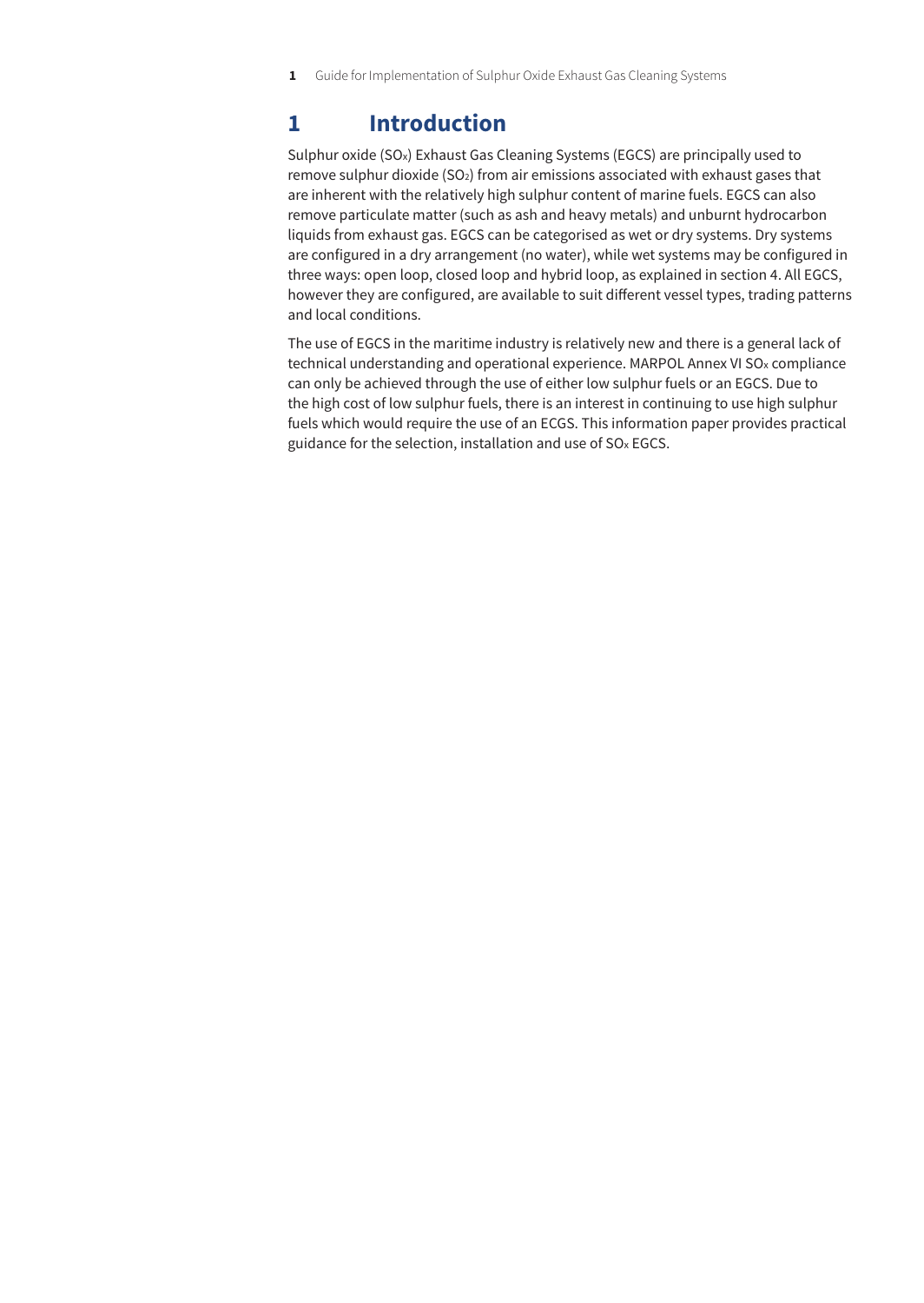# **2 Mandatory International Maritime Organization guidelines**

The International Maritime Organization (IMO) has published mandatory guidelines in MEPC.184(59), *2009 Guidelines for Exhaust Gas Cleaning Systems* for the validation of scrubber systems, the allowable sulphur content in emissions and limits on the content of waste water discharged. In January 2015, the IMO amended the 2009 guidelines to make it easier for ship owners and equipment manufacturers to document the functionality of an EGCS. This amendment was adopted on 15 May 2015 as MEPC.259(68), *2015 Guidelines for Exhaust Gas Cleaning Systems*. Despite being called 'guidelines', these are given mandatory effect under MARPOL Annex VI, Regulation 4. The 2015 guidelines specify requirements for the testing, survey and certification of an EGCS. They also establish limits for pH, Polycyclic Aromatic Hydrocarbon (PAH), turbidity along with nitrites+nitrates in wash water discharge and the sulphur content in the exhaust gas.

The 2015 guidelines establish an  $SO_2/CO_2$ % v/v (emission ratio) as an equivalent for the sulphur content in emissions in comparison with the specified sulphur content in fuel (see table 2.1). The emission ratio is used to verify emissions in accordance with the regulation, including during transient operation.  $SO<sub>2</sub>$  concentration in exhaust gases will vary with the combustion process fuel-to-air ratio which makes it a poor indicator of the amount of sulphur actually in the fuel. Since marine fuels have a fairly consistent carbon-to-sulphur ratio, measuring this ratio in the emissions provides more consistent results. SOx and CO2 levels should be monitored after the exhaust gas treatment, except when the treatment process absorbs the  $CO<sub>2</sub>$ , in which case the  $CO<sub>2</sub>$  has to be monitored before the treatment. For low alkali systems, CO<sub>2</sub> is not absorbed during the treatment and therefore monitoring of both gases is done after the cleaning process.

| Fuel oil sulphur content (% m/m)   Emission ratio $SO_2/CO_2$ (% v/v) |       |
|-----------------------------------------------------------------------|-------|
| 3.50                                                                  | 151.7 |
| 1.50                                                                  | 65.0  |
| 1.00                                                                  | 43.3  |
| 0.50                                                                  | 21.7  |
| 0.10                                                                  | 4.3   |

**Table 2.1:** *Sulphur content equivalents (©IMO)*

The 2015 guidelines establish two schemes for the testing, certification, survey, and verification of an EGCS. Scheme A certifies the unit itself, with continuous automatic recording of the installation parameters, but recommends daily spot checks only of the exhaust gas quality. Scheme B does not certify the unit, but requires continuous emissions and parameter monitoring to demonstrate compliance. The items required by each scheme are described in table 2.2.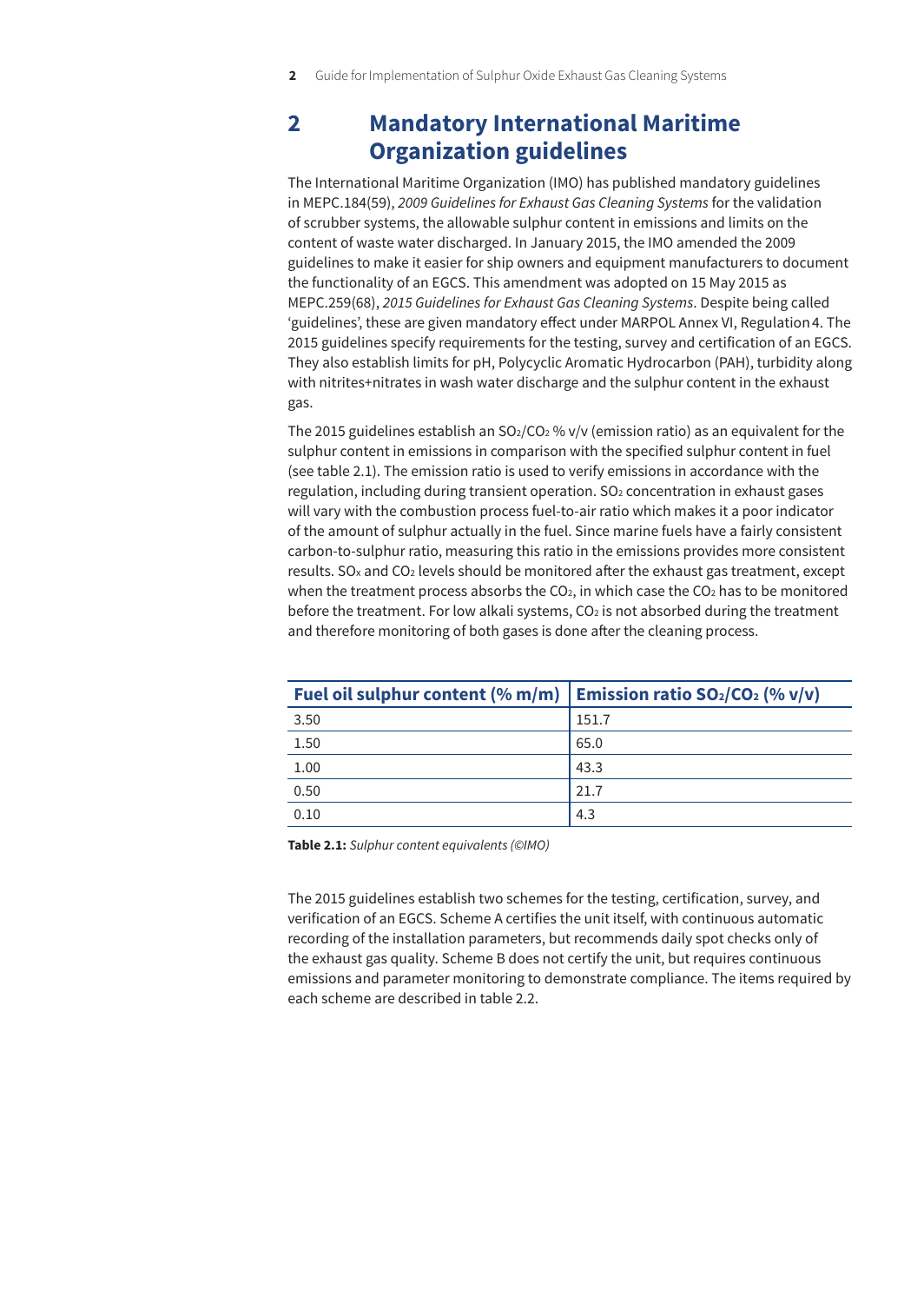| <b>Document</b>                                        | <b>Scheme A</b> | <b>Scheme B</b> |
|--------------------------------------------------------|-----------------|-----------------|
| SECP: SO <sub>x</sub> emissions compliance plan        | Χ               | Χ               |
| SECC: SO <sub>x</sub> emissions compliance certificate | X               |                 |
| ETM-A: EGCS technical manual for Scheme A              | X               |                 |
| ETM-B: EGCS technical manual for Scheme B              |                 | Χ               |
| OMM: On-board monitoring manual                        |                 | Χ               |
| <b>EGCS record book</b>                                | X               |                 |
| Electronic monitoring system and data collection       |                 |                 |

**Table 2.2:** *Scheme A and Scheme B compliance (©IMO)*

The SOx Emissions Compliance Plan (SECP) should list all combustion units fitted with an EGCS. For Scheme A, the plan should demonstrate compliance without continuous monitoring of the exhaust gas emissions. For Scheme B, the plan should outline how continuous exhaust gas monitoring meets compliance.

The On-board Monitoring Manual (OMM) should detail service, maintenance and calibration requirements for all sensors and analysers. The manual should also indicate the positions from which emissions and wash water measurements are taken and other information relevant to the functionality of the monitoring system.

Each EGCS must be accompanied by an EGCS Technical Manual (ETM) appropriate to the scheme it is certified for (ETM-A/ETM-B). Except where noted, the following outlines the required information to be included in the ETM-A and ETM-B:

- 1. Maximum and minimum exhaust gas flow rates.
- 2. Parameters of the combustion unit(s) the EGCS is designed to.
- 3. Maximum and minimum wash water flow rate, inlet pressures and alkalinity.
- 4. Exhaust gas inlet temperature ranges and maximum/minimum outlet temperature.
- 5. Required salinity level necessary to provide adequate neutralisation.
- 6. Requirements and restriction applicable to EGCS.
- 7. Maintenance, service and adjustment requirements (ETM-A only).
- 8. Corrective measures for exceeding maximum allowable emission ratio.
- 9. Verification procedure for surveys (ETM-A only).
- 10. Variation of wash water characteristics throughout the operating range.
- 11. Design requirements of wash water system.
- 12. SOx Emissions Compliance Certificate (SECC) (ETM-A only).

Scheme A requires an EGCS to be certified by the manufacturer to meet the requirements of MARPOL Annex VI 14.1/14.4. Under Scheme A, the manufacturer is to test the unit with fuel containing the maximum sulphur content specified by the operating parameters. The manufacturer is also required to test maximum and minimum exhaust gas flow rates at all points in the system.

When the unit is verified by the manufacturer, a  $SO<sub>x</sub>$  Emissions Compliance Certificate (SECC) can then be sought. The purpose of Scheme A is to forego continuous exhaust gas emission monitoring via electronic data collection of system operational parameters. However, a record book must be kept for the purpose of logging daily spot checks, maintenance and service.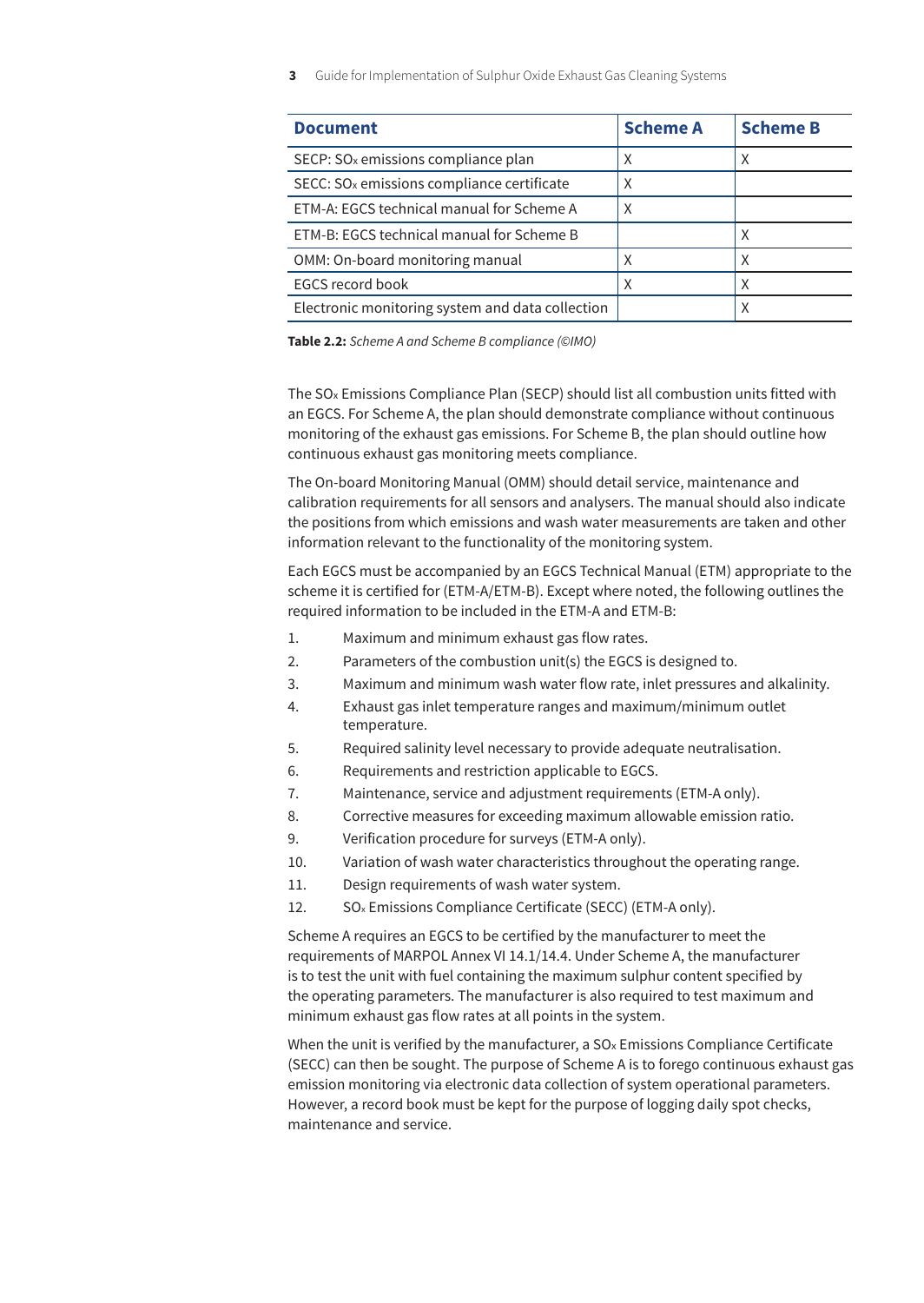Scheme B does not require initial approval of the EGCS from the manufacturer and does not require an SECC. The purpose of this scheme is to demonstrate compliance through continuous electronic monitoring. Daily spot checks are also required to verify performance.

Approval, survey and certification of the EGCS are to be carried out in accordance with the provision of the applicable IMO Resolution. Schemes A and B both require classification society approval which encompasses a full design assessment, validation or type testing, and a manufacturing assessment. Emissions testing for SOx should meet the requirements of chapter 5 of the 2008 NOx Technical Code.

The 2015 guidelines also specify the following for water sampling:

- Discharge measurements are to be taken after wash water is dosed, but before any dilution to determine pH, PAH, turbidity and nitrites+nitrates.
- Inlet water is to be measured at the sea chest where seawater is at ambient temperature.
- Discharge water should have a pH of no less than 6.5, measured at the ship's overboard discharge. When the ship is manoeuvring or in transit, a maximum difference between the inlet and outlet of 2 pH units is allowed, measured at the ship's inlet and overboard discharge.
- The allowable concentration of PAH (a by-product of incomplete combustion).
- Wash water turbidity increase limits above the inlet water turbidity (turbidity is a measure of how much material suspended in water decreases the passage of light through the water).
- The discharge levels of nitrites+nitrates (a measure of how much NO<sub>x</sub> has been removed from the exhaust gas).

There are several international standards available for the use and calibration of monitoring equipment (e.g. BS2586:1979; BS EN 60746-2:2003; ISO 7027:1999). However, these standards are not statutory under IMO regulations. There is also no formal certification of monitoring and data collection equipment; however, the data collection and recording device should be tamper-proof and robust, with read-only capability. It should be capable of retaining data for 18 months, suitable for preparing reports and have means to download recorded data and reports.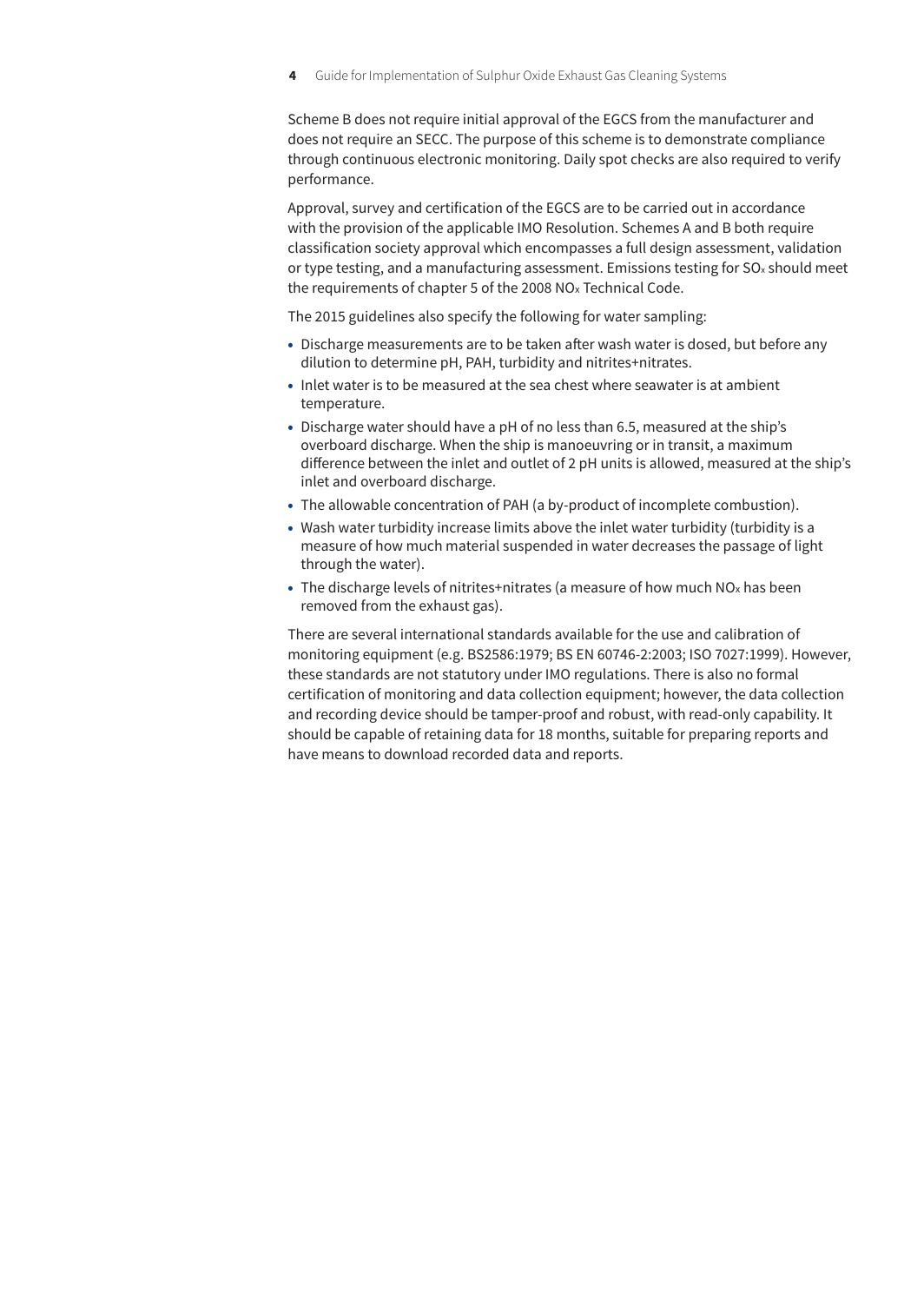# **3 Local legislation considerations**

At the time of publication some countries, specifically those within the European Union (EU), are reviewing the composition and impact of effluent discharges from exhaust gas cleaning systems within local waters. The pollutant composition and concentrations, along with the environmental impacts on ports and coastal waters are being researched.

Prior to consideration of an EGCS it is suggested that the ship owner/operator check with local authorities and perform their own analysis to consider the type of EGCS to install, bearing in mind the trading pattern of the ship and other technical considerations such as compatibility, as discussed in [section 5.3.](#page-12-0)

Further reading can be found in [Bibliography and additional recommended reading.](#page-4-0)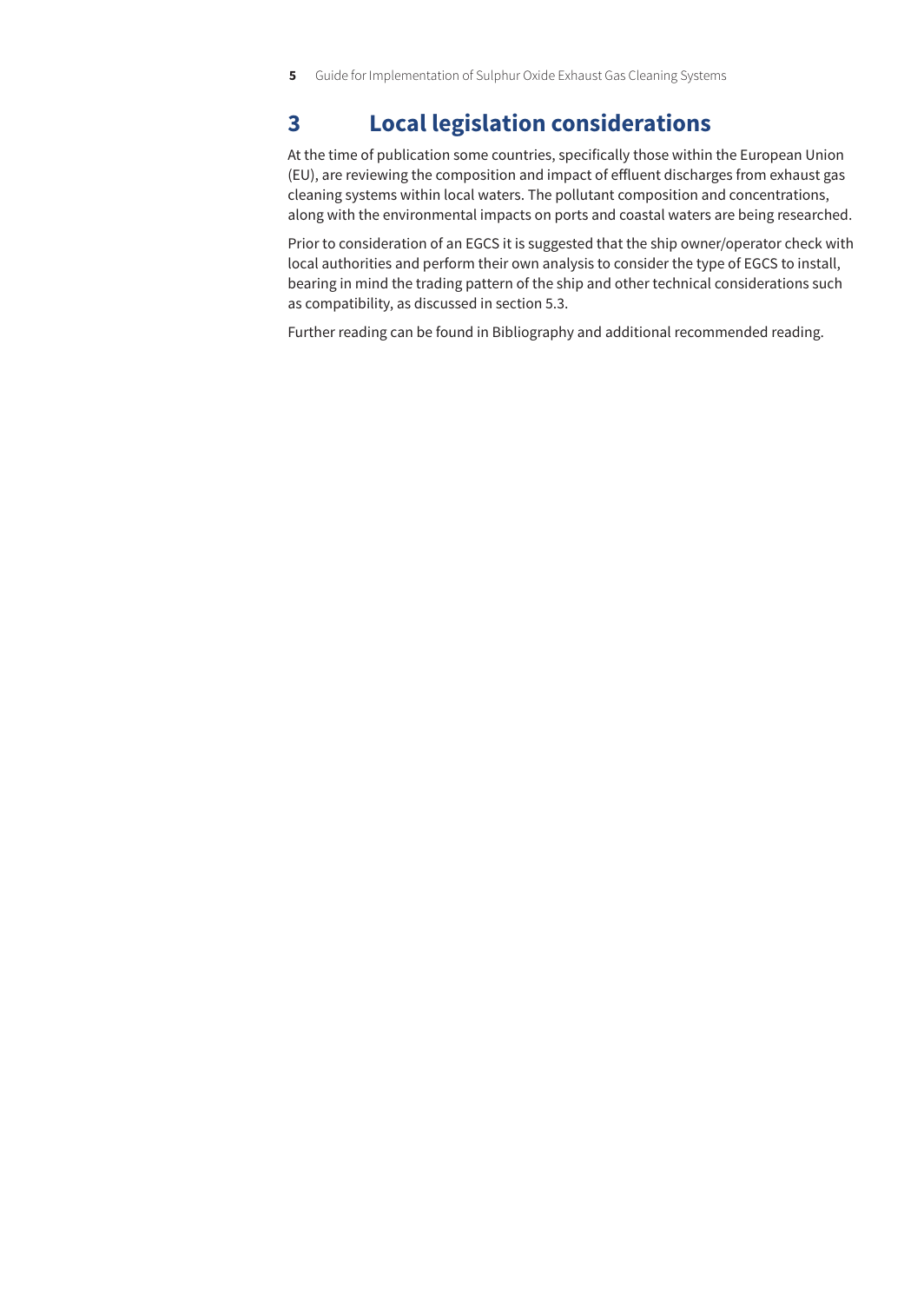# <span id="page-10-0"></span>**4 SOx exhaust gas cleaning systems**

EGCS can be categorised as wet or dry systems, in four different configurations:

| Wet        | Open loop<br>Closed loop<br>Hybrid (open loop when at sea, closed loop when in port or as<br>required) |
|------------|--------------------------------------------------------------------------------------------------------|
| <b>Dry</b> | Dry system                                                                                             |

For open, closed or hybrid systems the seawater, or treated seawater/freshwater, is sprayed into the exhaust gas scrubber unit of the EGCS, which is a component of the system that acts to remove  $SO<sub>x</sub>$ . To increase the absorption of  $SO<sub>x</sub>$ , the exhaust gas scrubber unit typically uses the counter flow of exhaust gas and water, water pressure and baffles to induce turbulence. As the water flashes to steam, energy is removed from the exhaust gas. This lowers the temperature and allows unburnt hydrocarbons to condense out of the exhaust gas. The wash water is then filtered and/or treated, and either discharged overboard or recirculated.

It is important to note that system configuration, effectiveness and operation varies between manufacturers and depends heavily on the gap between the design parameters and the actual operating parameters (sulphur content in the fuel, seawater alkalinity, etc.). The choice of appropriate design parameters is a key point for the efficiency and effectiveness of the chosen system.

### **4.1 Exhaust gas scrubber units**

Most exhaust gas scrubber units are custom sized to suit the application aboard a vessel based on the following criteria:

- Expected exhaust gas flow rate and temperature.
- Operational conditions of the vessel.
- Machinery or operational constraints.

Many manufacturers create exhaust gas scrubber units with little or no moving parts to reduce maintenance and prolong operational life. Most manufacturers design their units to reduce the sulphur content from 3.5% to the Emission Control Area (ECA)'s required 0.1% with a seawater alkalinity of about 2,300 µmol/l. This covers the North Sea area, excluding the Baltic Sea where the seawater's low alkalinity may reduce efficiency.

When selecting an exhaust gas scrubber unit, the following items should be considered:

- Location and trade of vessel.
- Sulphur content of the fuel to be used.
- The alkalinity of the water that the vessel will be operating in.

Some exhaust gas scrubber units are in-line units that may replace the engine silencer(s). These units are similar to the silencer in weight and size. Some scrubber units are capable of performing the job of the silencer whether or not the exhaust gas scrubber unit is in operation. Other exhaust gas scrubber units are not in-line units and require multiple passes or stages to effectively remove the SOx from the exhaust gas. These systems typically do not replace the silencer and have greater space requirements compared to in-line units. Some exhaust gas scrubber units are also available as multiinlet solutions capable of handling exhaust gas from several pieces of combustion equipment at once. The capabilities of multi-inlet units vary by manufacturer and are ultimately limited by back pressure. There are also safety and other regulatory code issues to consider for dual-fuel (methane gas) combustion systems.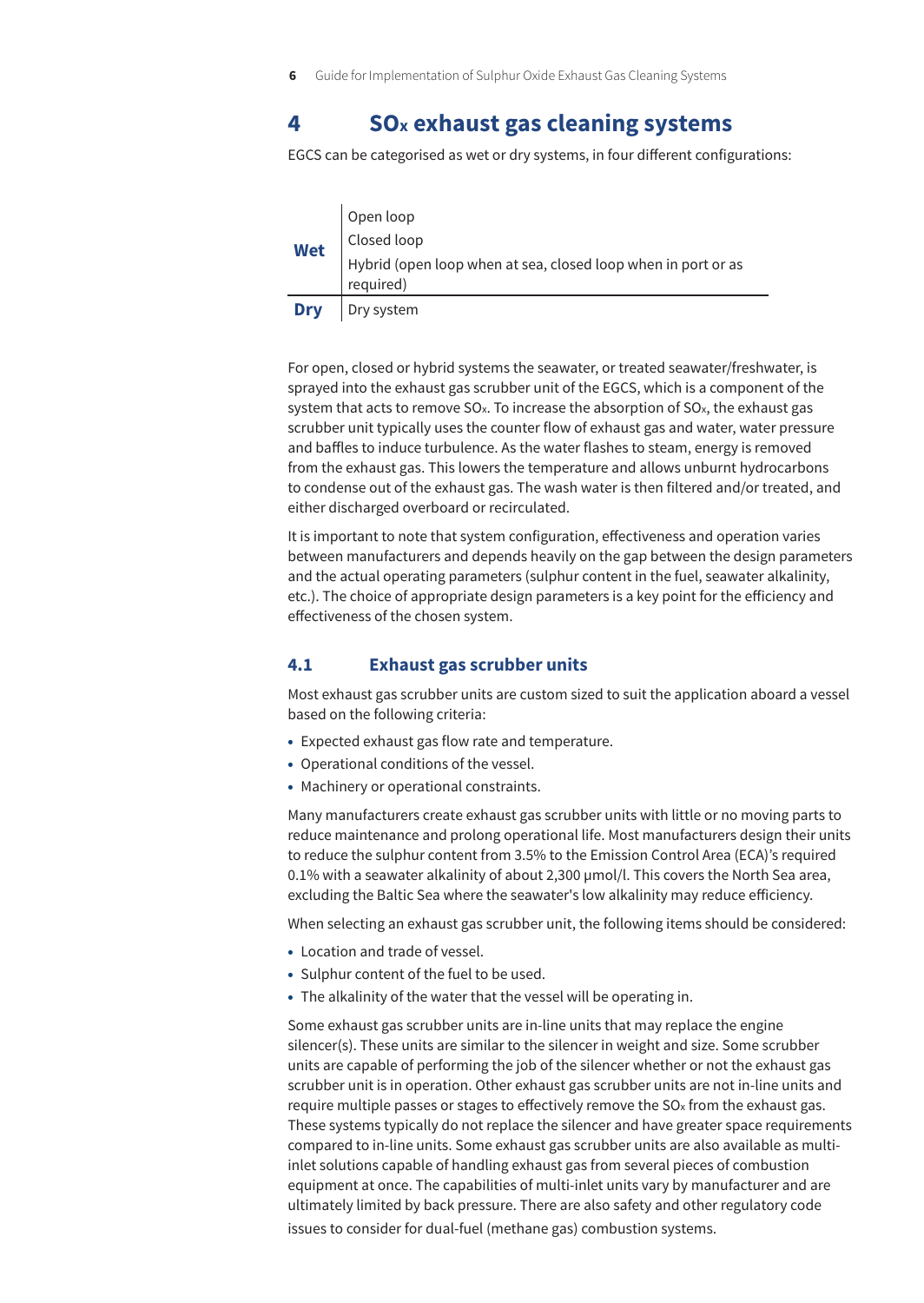# **4.2 Types of exhaust gas cleaning systems**

There are four different types of exhaust gas cleaning system available:

- 1. Open loop (seawater scrubber units) use untreated seawater (i.e. the natural alkalinity of the seawater) to neutralise the sulphur from exhaust gases.
- 2. Closed loop (freshwater scrubber units) are not dependent on the type of water the vessel is operating in, because when the exhaust gases are added to freshwater in a closed loop system they are neutralised with caustic soda or magnesium oxide.
- 3. Hybrid scrubber units allows the use of either open loop or closed loop.
- 4. Dry scrubber units do not use any liquids in the process as exhaust gases are cleaned with calcium hydroxide, commonly known as caustic lime.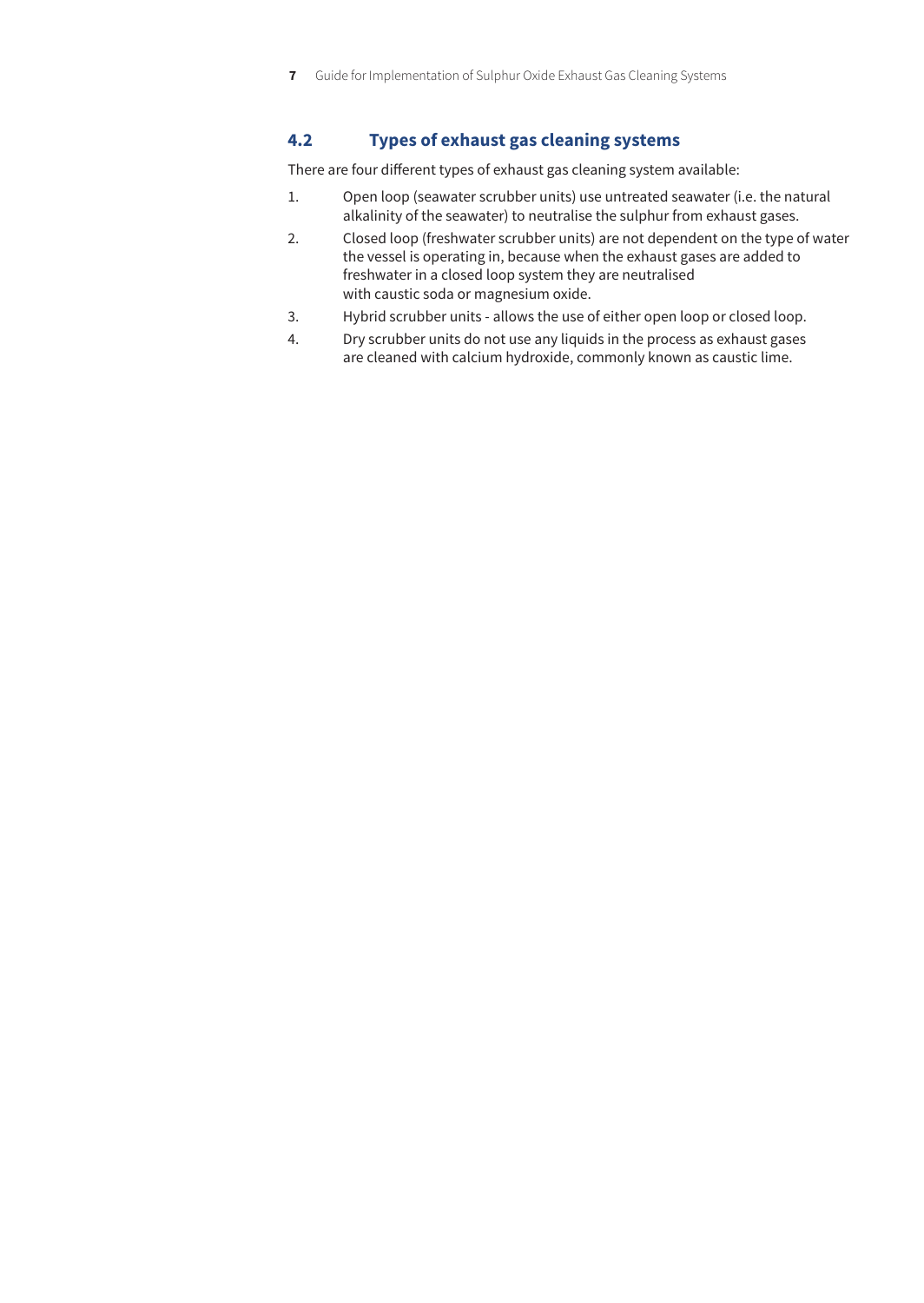# **5 Considerations**

# **5.1 Materials and corrosion**

Most wet exhaust gas scrubber units involve caustic reactions at high temperatures (typically where the exhaust gas temperature is in excess of 250°C) which accelerate the corrosion process. The lower portion of exhaust gas scrubber units are often made of a high-grade nickel alloy or duplex stainless steel, chosen for their resistance to high temperatures and corrosion. The upper portion of the exhaust gas scrubber unit is typically made from a lower grade of stainless steel, because the increased condensation in the exhaust gas means it does not get as hot.

Hastelloy or AL6XN are examples of materials used in exhaust gas scrubber unit construction because of their increased oxidation, corrosion and high temperature resistance. However, such materials tend to cost more than lower grade materials of similar composition.

For ambient seawater supply systems, rubber-lined, galvanised, nickel-copper or Glass Reinforced Epoxy/Glass Reinforced Plastic (GRE/GRP) piping can be used. Any piping, pumps and separators that will come in contact with wash water should use materials appropriate to the pH, temperature and content of the wash water. Tanks containing wash water, sludge or caustic dosing chemical can be constructed from approved plastics, GRP or stainless steel. Pumps should be equipped with seals of the proper material to withstand the corrosive environment of the wash water.

### **5.2 Bypasses and back pressure**

One issue associated with exhaust gas scrubber units, especially the wet type, is the exhaust back pressure. As back pressure increases, the engine must create more power to overcome it. As a result, back pressure can cause an increase in NOx production, an increase in exhaust gas temperature and an increase in fuel consumption (Hield, 2011). Back pressure can be reduced by careful design of the exhaust gas scrubber unit with regard to nozzle design, baffle design, multiple stages, and flow rates of exhaust gas and water. Exhaust fans may also be used to mitigate back pressure, although careful consideration must be given to the effects of an exhaust fan failure. The engine manufacturer should be consulted for this data. Furthermore, the presence of an exhaust gas economiser may create additional back pressure on the system, though a majority of EGCS manufacturers claim that their systems can operate in line with an economiser.

An exhaust gas bypass will typically not be required for scrubber units that are capable of running dry (no wash water flowing).

# <span id="page-12-0"></span>**5.3 [Compatibility](#page-12-0)**

Before the installation of a SOx EGCS, consideration should be made in the evaluation of NO<sub>x</sub> technology and its compatibility with the selected SO<sub>x</sub> EGCS. NO<sub>x</sub> systems will have to be suitable for operating with high levels of  $SO<sub>x</sub>$  and other substances produced by burning high sulphur fuels at high operating temperatures. Operating NOx technology satisfactorily with a SOx EGCS will depend on the manufacturer's operating parameters of both systems. Manufacturers and Class Societies should be consulted for further assistance in the proper selection of a suitable and compatible EGCS.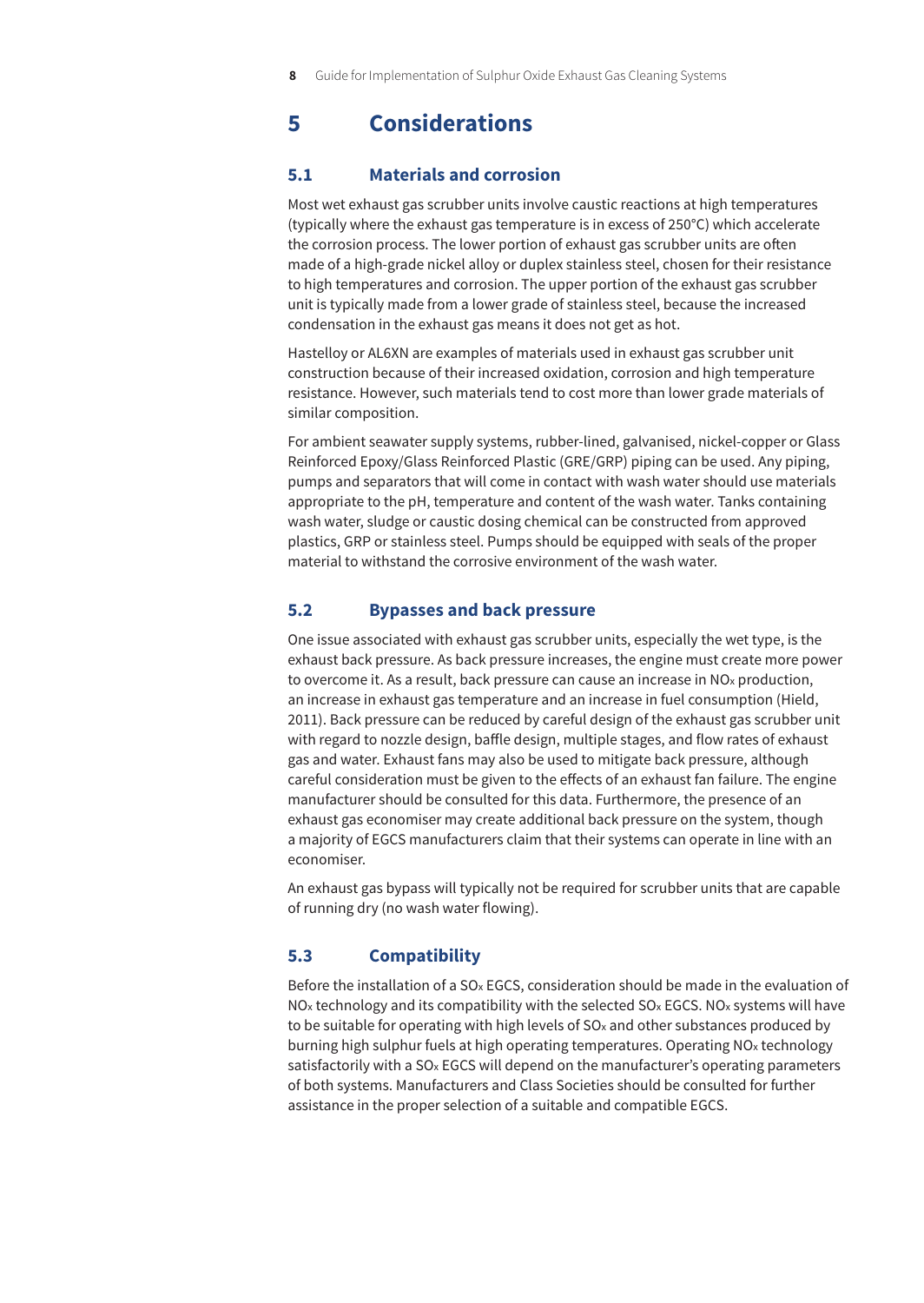## **5.4 Electrical loads**

In a wet EGCS, the biggest electrical load is the feed pump and/or circulation pump. The capacity required for these pumps can be similar to the ship's seawater cooling pumps. Other loads to consider include:

- Exhaust fans.
- Separators.
- Dosing units.
- Control processes.
- Sensors and monitoring equipment.

An open loop system in some circumstances could require marginally more power than a closed loop system. A closed loop system is capable of removing the required amount of sulphur with a lesser flow rate of water through the scrubber unit, because it is dosed with reactants that are more effective than seawater per unit mass.

### **5.5 Installation**

Installation time for an EGCS depends on the manufacturer and type of system being installed. The main considerations are size, complexity of the system and the components involved.

Depending on manufacturer, the EGCS may or may not be in-line. An in-line unit should be installed directly in-line with the silencer and exhaust gas economiser. Units that are not in-line require multiple passes and often have separate bypass ducts which tend to take up more space than an in-line unit.

Open loop systems have fewer components and require less tank space than a closed loop or hybrid system and installation can be expected to be less complicated and time consuming. Closed loop, hybrid systems and dry systems take up more space, require several tanks for storage, dosing units, separators, multiple pumps and more complex control units.

Depending on the complexity of the system and amount of preparatory work done beforehand, scrubber installation at wet berth can take several weeks.

### **5.6 Safety and crew training**

IMO has identified the following as potential safety hazards associated with EGCS:

- Handling and proximity of exhaust gases.
- Storage and use of pressurised containers of pure and calibration gases.
- Position of permanent access platforms and sampling locations.
- Hazards associated with the handling of caustic materials.

Crews should be adequately trained to handle hazardous reactants or chemicals used (or chemicals that are created as a result of the process) and be trained to deal with possible medical emergencies. The required Personal Protective Equipment (PPE) is dictated in the associated Safety Data Sheet (SDS) of the hazardous chemicals that will be handled. Health, safety and environmental risk assessments associated with EGCS should be performed to identify hazards and to facilitate the reduction of uncertainties associated with costs, liabilities, or losses.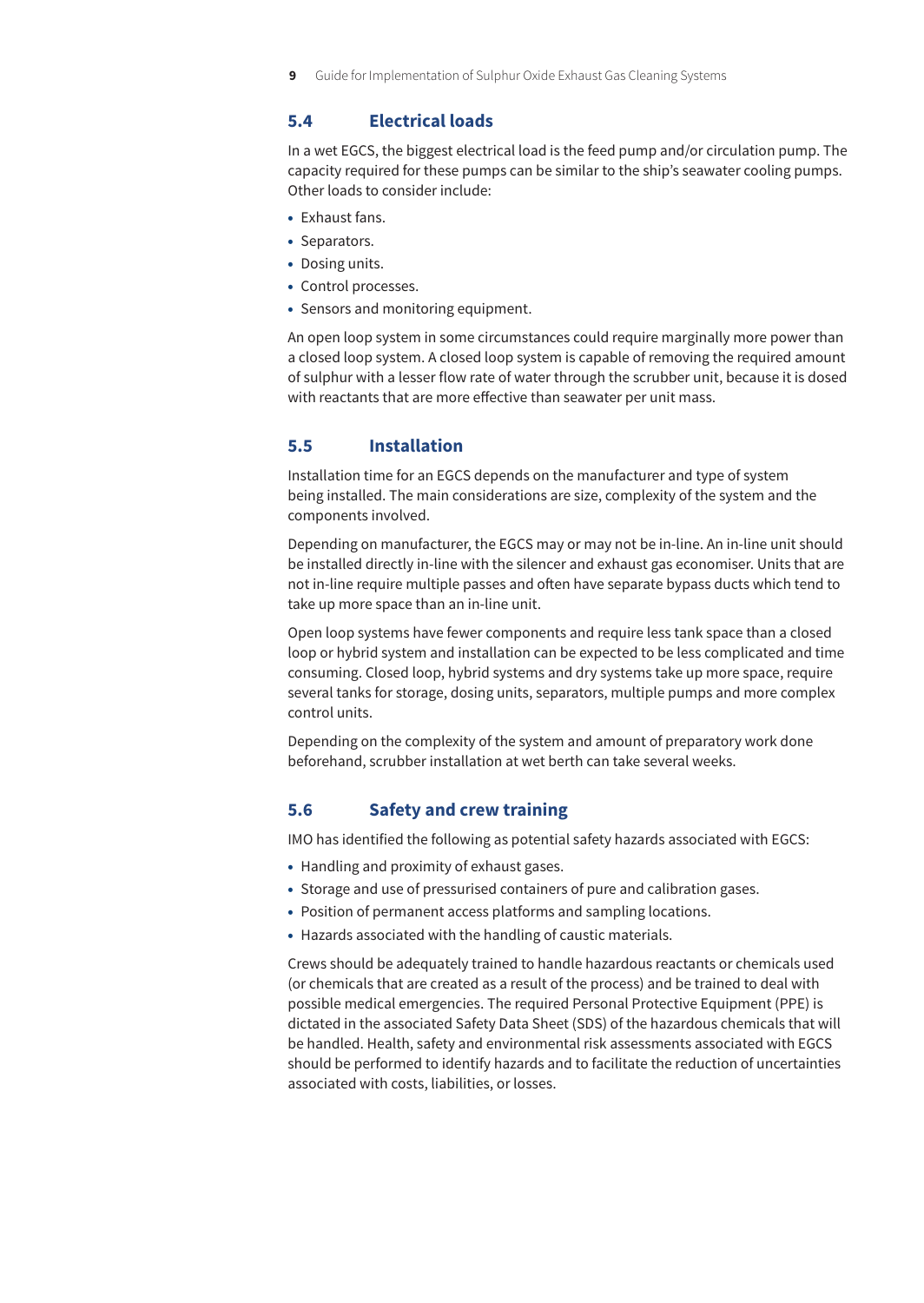# **5.7 Cost**

The biggest operating cost associated with an EGCS is the additional power requirements of the system, which is highly dependent on the cost of fuel. Other operating costs to consider include the EGCS and associated equipment maintenance; increased fuel costs due to increased back pressure and power consumption; manning (additional to or additional percent of an operating engineer); bulk reactant procurement, storage and consumption; waste management and disposal; and crew training.

The capital expenditure element of purchasing an EGCS is dependent on the size of the system, type of system, whether the system is single-inlet or multi-inlet, and the type of reactant used. Open loop systems are typically less costly than closed loop systems, which are similar in price to hybrid systems.